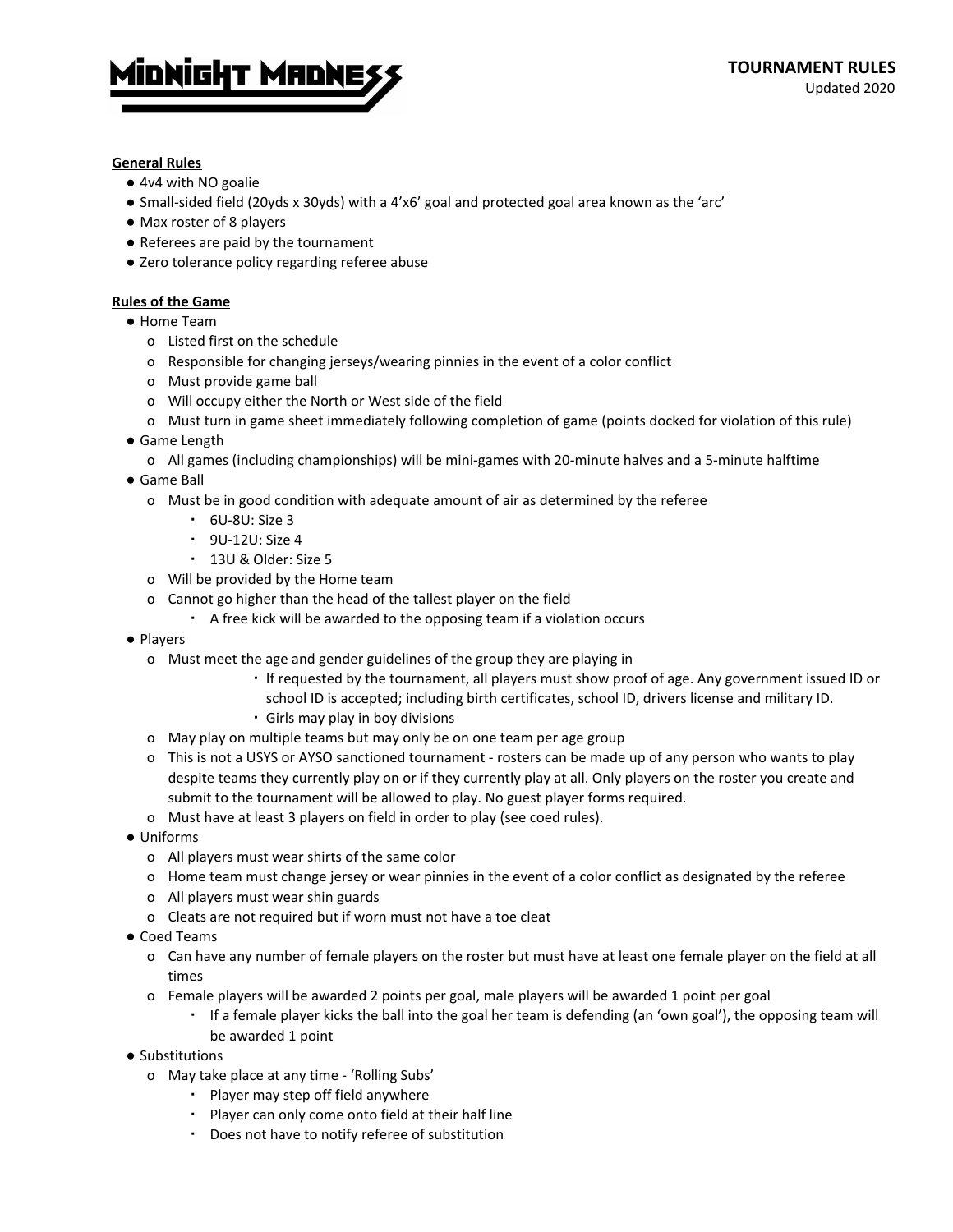

- Minnight Mannes
	- If more than 4 players for any team are on field at the same time, opposing team is awarded a free kick from anywhere on the halfway line.
	- Restart of the Ball
		- o Throw-ins will NOT be used. Players will be awarded a 1 step kick-in from the sideline where the ball went out of play
		- o All corner kicks, goal kicks and free kicks will be 1 step
			- When a goal kick is awarded, the defending team will take the kick from anywhere inside the arc. All *attacking* players must move back behind the halfway line until the ball leaves the arc. Play can begin at the discretion of the defending team, but once all attacking players are behind the halfway line, play must occur within 6 seconds.
		- o All kicks are direct
		- o If a player *asks for their space*, they will be awarded a distance of 3 yards and they must wait for the referee's whistle before play begins. If they do not ask for their space, play can begin at the players discretion, but must occur within 6 seconds.
	- Free Kicks
		- o All kicks are direct
		- o All kicks are a 1 step kick
		- o If a player *asks for their space*, they will be awarded a distance of 3 yards and they must wait for the referee's whistle before play begins. If they do not ask for their space, play can begin at the players discretion, but must occur within 6 seconds.
			- If the infraction occurs less than 3 yards from the goal arc, the opposing team will be allowed to stand on the goal arc
		- o A free kick will be awarded in the following instances:
			- The ball goes higher than the head of the tallest player
				- Taken from the point where the ball was when it went too high
			- A foul occurs
			- An offensive player steps into the goal arc of the defensive team
			- More than 4 players are on the field at the same time
				- Taken from anywhere on the halfway line
	- Scoring Goals During Play
		- o The ball must be touched from at least the half-line or anywhere on the offensive half of the field in order to be counted as a goal, therefore, a goal may be scored from kick-off
		- o A ball kicked from the defensive half of the field which is touched by any player on the field before entering the goal (even as a deflection) will count as a goal.
		- o All kicks are direct, therefore, a goal may be scored from a kick-in
		- o During coed games, all goals scored by a girl will count as 2 points (except "own-goals" which will be scored as 1 point)
	- Goal Arc Area
		- o Arc will be an 8ft radius around the goal
		- o Players may not enter the arc during the game except for a free kick
			- If a player on the *attacking* team enters the goal arc, a free kick is awarded to the defending team from anywhere inside the arc. All *attacking* players must move back behind the halfway line until the ball leaves the arc
			- If a player on the *defending* team enters the goal arc and interferes with the play of the ball or another player, the attacking team is awarded a goal. This is referee discretion.
	- Tournament Points System
		- o Teams will be awarded points per game based on the final score as recorded on the game sheet by the referee
			- $\cdot$  Win = 6 points
			- Draw = 3 points
			- $\cdot$  Loss = 0 points
		- o Teams may receive extra points based on the score of each game as recorded on the game sheet by the referee
			- 1 point per goal scored up to 3 points per game
			- 1 point for a shut-out